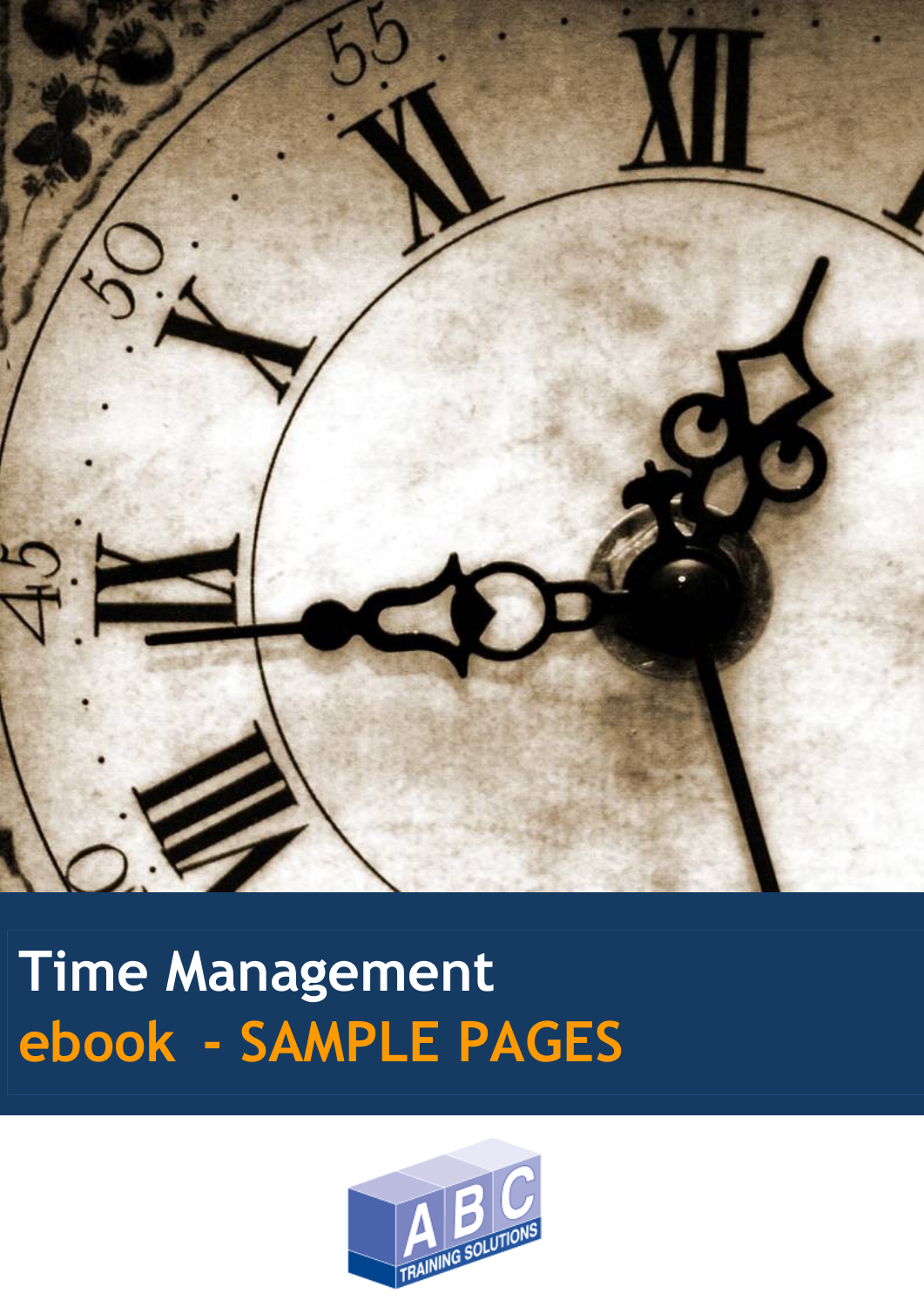

## **Contents**

| Time Log                                 |                                           | Page<br>2 |
|------------------------------------------|-------------------------------------------|-----------|
| How to use this ebook                    |                                           |           |
| Objectives                               |                                           | 9         |
| <b>Introduction to Time Management</b>   |                                           | 10        |
| <b>Section One:</b>                      | Where does my time go?                    | 13        |
| <b>Section Two:</b>                      | Deciding what to do first                 | 25        |
| <b>Section Three:</b>                    | <b>Setting Objectives</b>                 | 33        |
| <b>Section Four:</b>                     | What can I use to help me manage my time? | 42        |
| <b>Section Five:</b>                     | Delegation - What's that?                 | 48        |
| <b>Section Six:</b>                      | How to deal with Time Thieves             | 60        |
| <b>Section Seven:</b>                    | Crises and Emergencies                    | 69        |
| 10 top tips for terrific Time Management |                                           | 74        |
| <b>Action Plan</b>                       |                                           | 76        |
| Summary & Activity Answers               |                                           |           |
| <b>Evaluation Form</b>                   |                                           | 89        |

Copyright © Bryan Edwards 2000. No part of this pack may be reproduced, stored in a retrieval system, or transmitted in any form, or by any means electronic, mechanical, photocopying, recording or otherwise without the prior written permission of the copyright owner. email:  $\frac{info@abctraining solutions.biz}{m}$  www.abctrainingsolutions.biz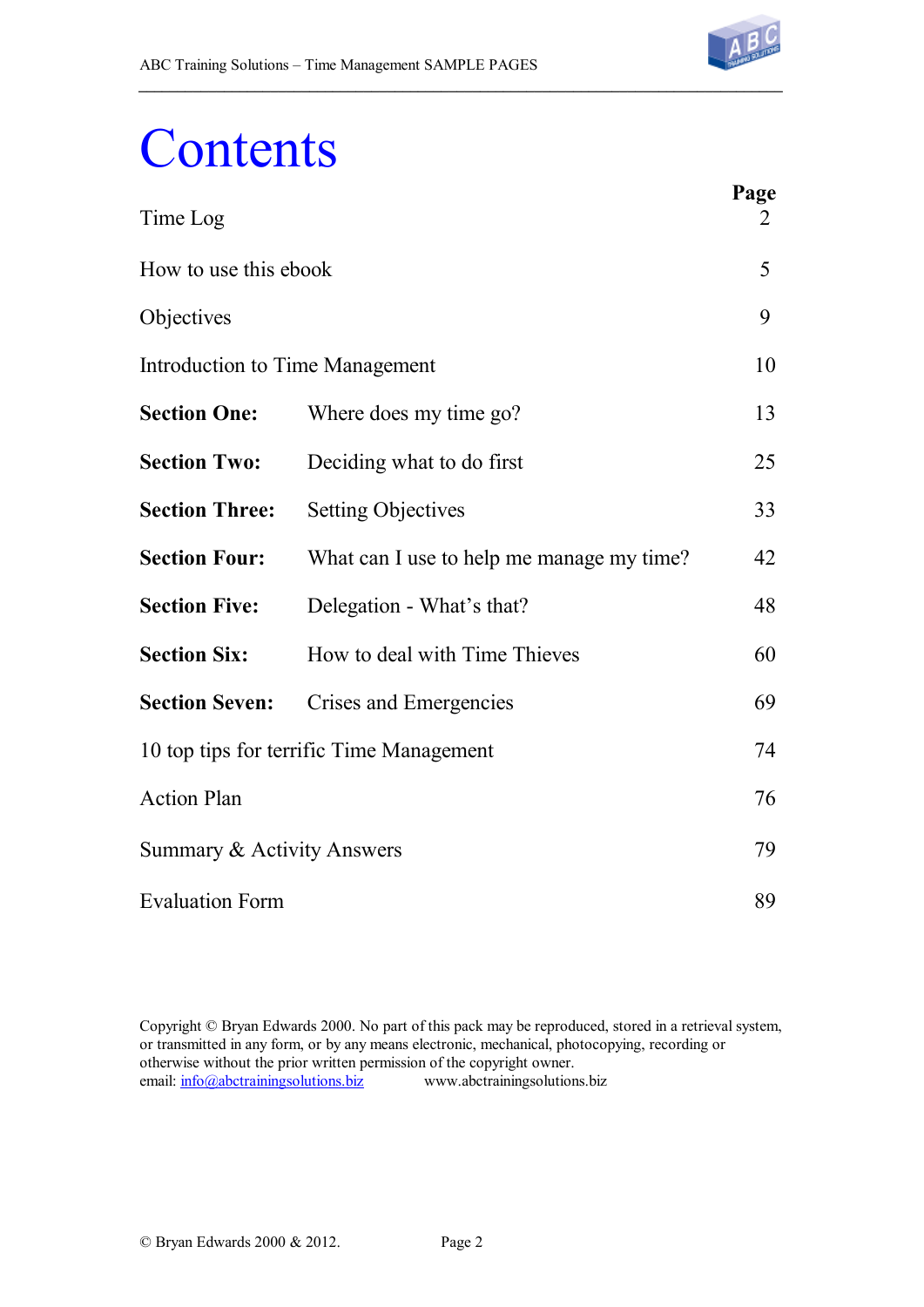

## How to use this ebook

This ebook course is designed to help any manager, or member of staff who is responsible for others, improve their time management skills. However, the skills and tips can apply to anyone in the company who wants to improve their time management skills.

The pack has an 'Open Learning' format, which means it is self-instructional. In simple terms that means it's up to you when and where you study. Everything that you need to know is contained in this folder. Because this pack is self-contained, you can choose a learning pace that suits you.

However, you will see various exercises that require discussion with your line manager, so it is important to work with them to plan in these activities. In fact, research has shown that past delegates gain more success from this ebook course when their line managers are **actively** involved in supporting the learning. Line manager support is discussed in a few pages time.

We also recommend that you complete at least **one section** of the course at a time that way, the information you are dealing with will make more sense! Each section should take you no more than an hour to complete, so the entire pack should be completed in around 10 hours.

### **A Note About Copyright**

We hope that you will enjoy and benefit from this self study course. Please be aware that it is protected by copyright law. This means that it is completely **forbidden to photocopy or reproduce** any of this pack, without prior written permission from the copyright owner, and offenders will be pursued via a Court of Law.

Further copies of this self study course can be obtained by visiting www.abctrainingsolutions.biz

"The reasonable man adapts himself to the world; the unreasonable one persists in trying to adapt the world to himself. Therefore all progress depends on the unreasonable man."

### **GEORGE BERNARD SHAW**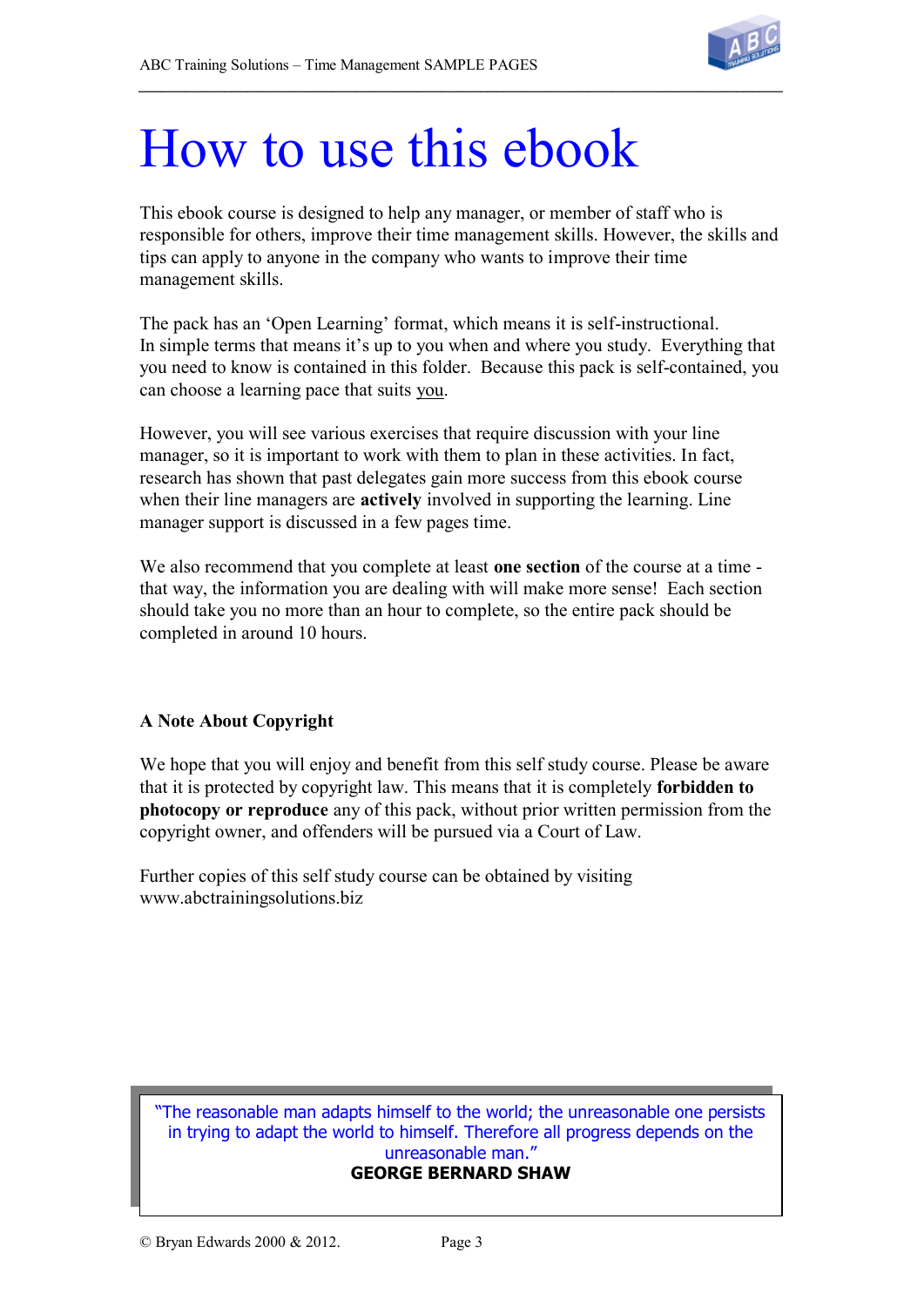

The course contains clear instructions, and symbols have been used to represent the various activities that you should undertake:



An exercise for you to complete



Tips for successful time management



Find something out or undertake an activity



Consult your manager



End of section quiz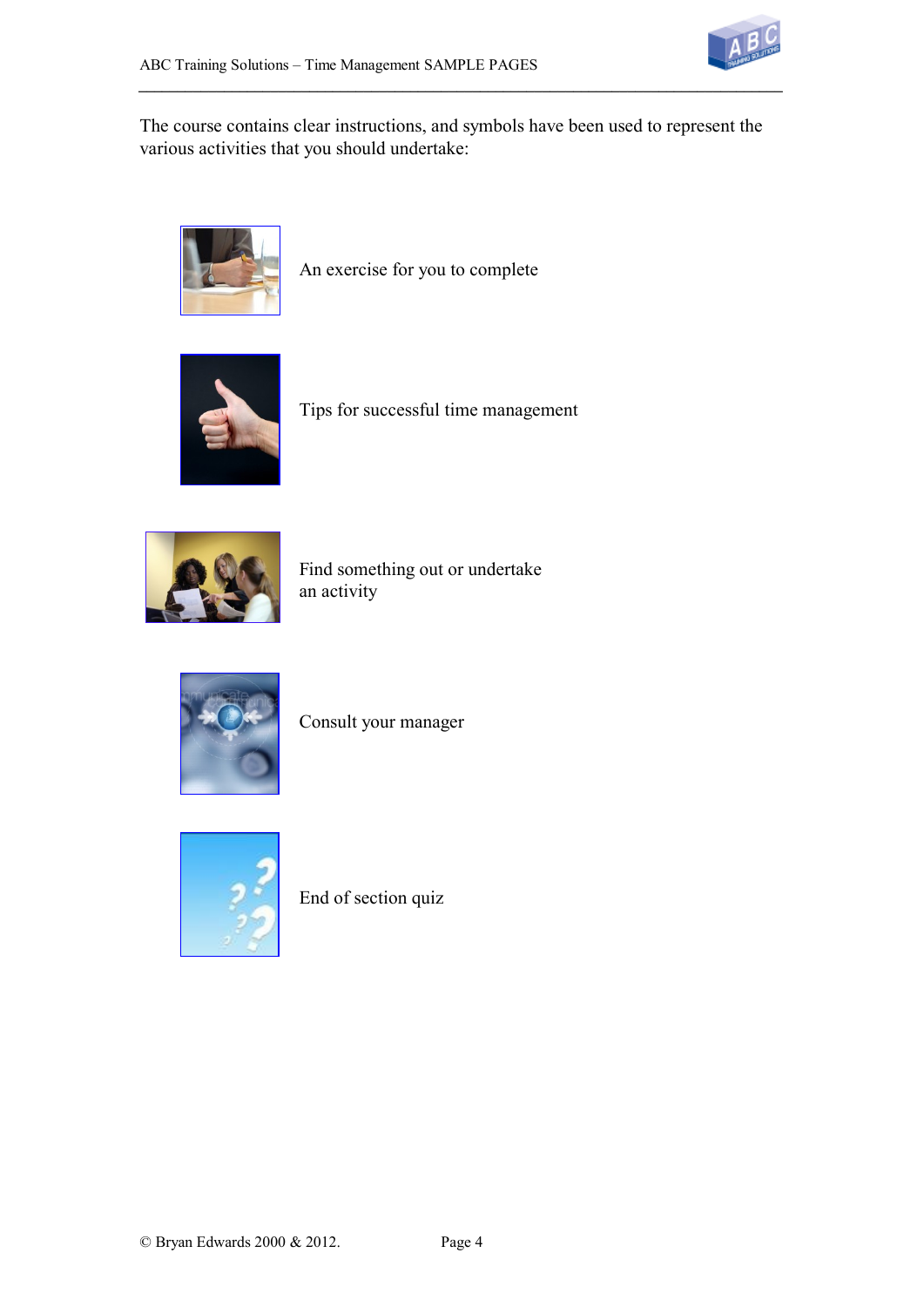

## **Objectives**

By the time that you have completed this course, you should be able to:

- Analyse your present use of time
- Determine problem areas in your time management
- Identify key tasks
- Set objectives for yourselves and others
- Use planning aids effectively
- Delegate effectively
- Deal with time thieves
- Cope with crises and emergencies
- Adapt priorities as appropriate
- Set an Action Plan

"If you are leaping a ravine, the moment of take-off is a bad time to be considering alternative strategies." **JOHN CLEESE**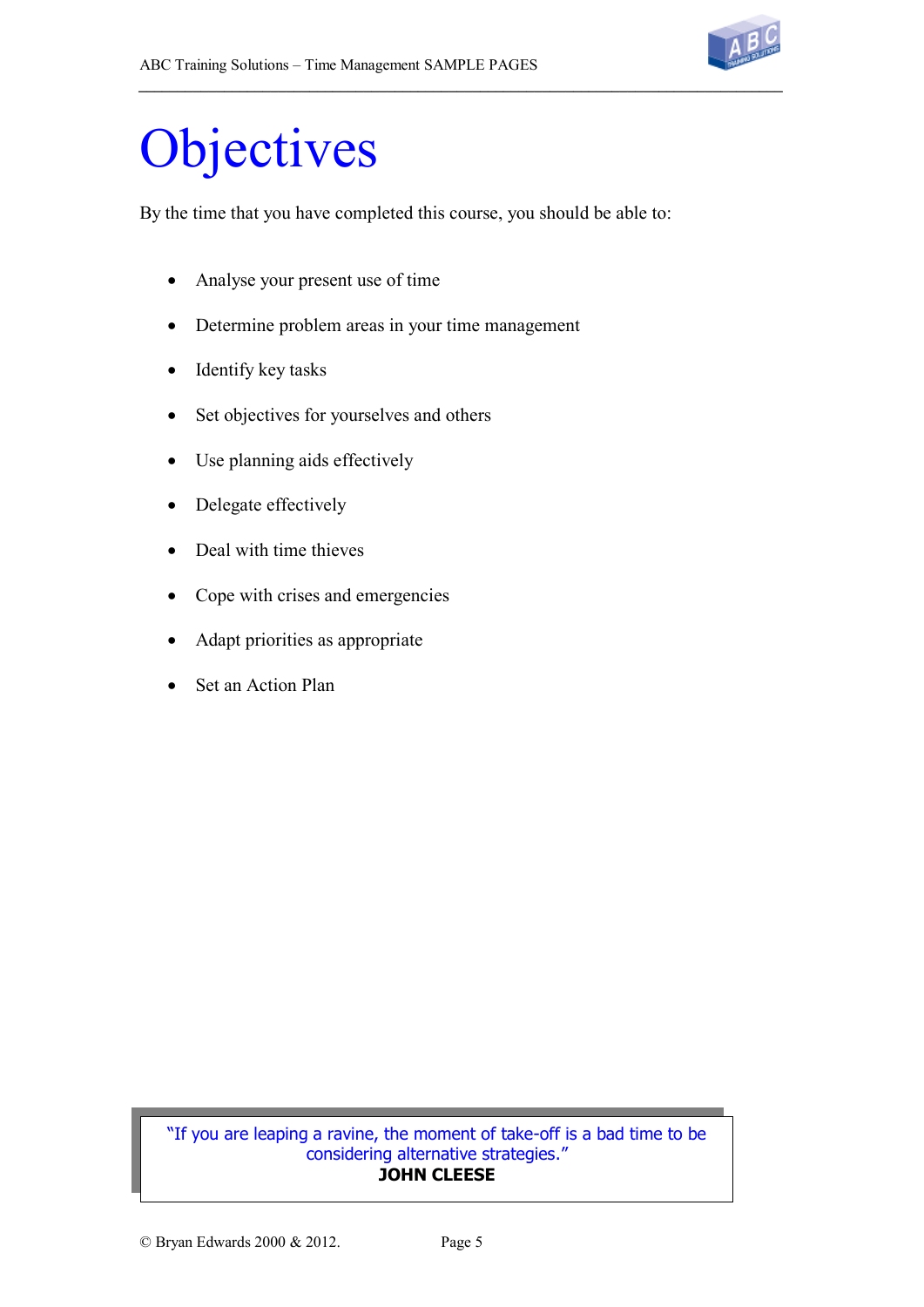

# Introduction to Time Management



Does this picture remind you of anyone? If so, then this is the self-study workbook for you!

*"Time is money"* - Who said that? Your Chief Executive? Probably at some point. But even as far back as 1745, Benjamin Franklin knew that time was a valuable resource.

The key to improving your time management skills is to accept the fact that **you** are responsible for your own use of time. It is only when you realise this that you are in a position to make things better for yourself.

You may not set your own objectives...you may not set your own priorities...you may have to react to the needs of others on a daily basis. It is still **you** who is responsible for how you react to those needs.

Poor use of time creates problems not only for you, but also for those that you work with: under-performance; job dissatisfaction; work overload and stress - there are probably others you could add to this list.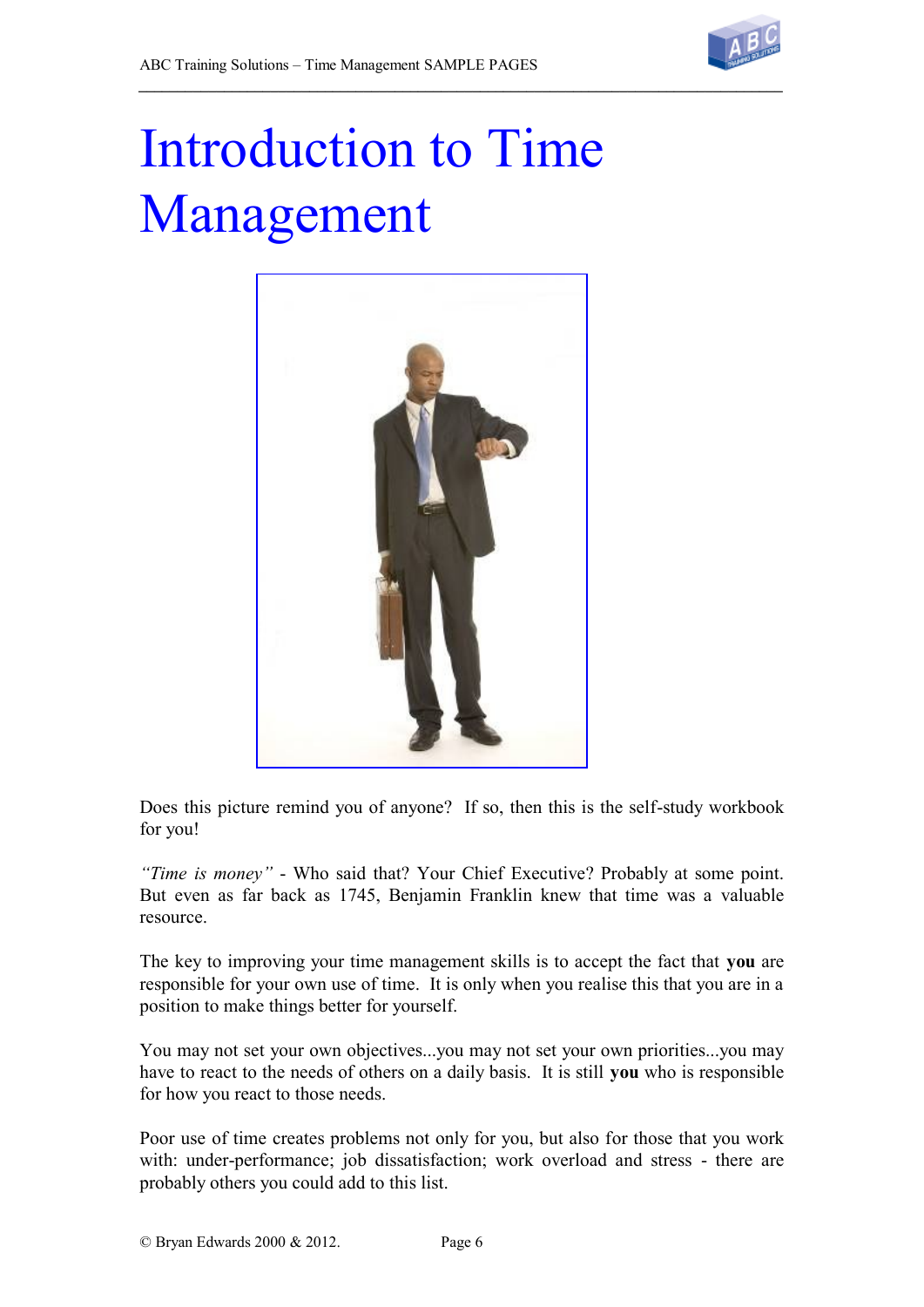



**Activity 1**

In the space provided below, list what will be the greatest benefits to you in managing your time better: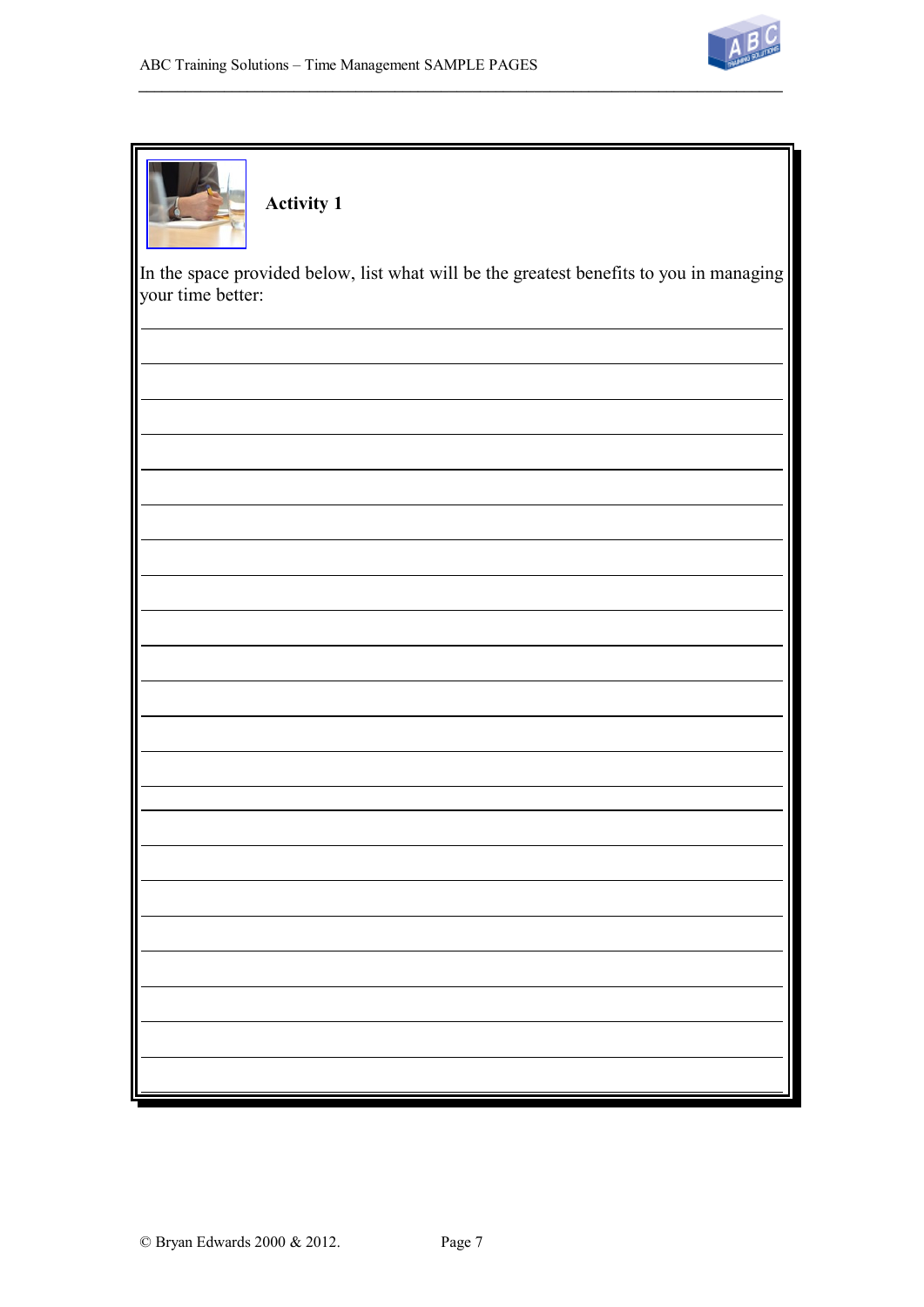

# **SECTION ONE** Where does my time go?

"Failure is, in a sense, the highway to success." **JOHN KEATS**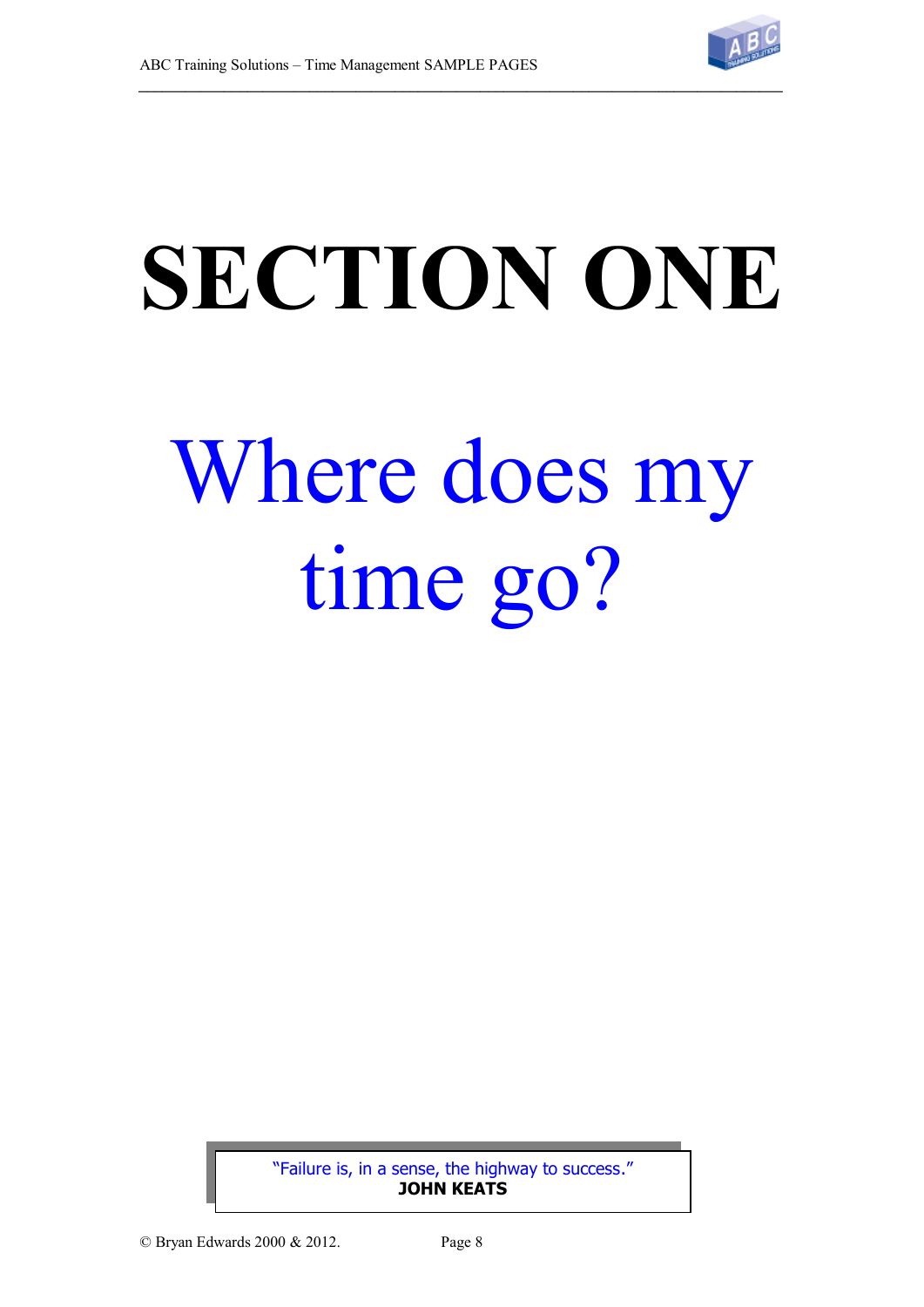

## Where does my time go?

Time is like money. We can either spend it wisely, or waste it. However, we probably all give more thought to how we spend our money (which is replaceable), than we do to how we spend our time (which is not).



**Time Management, like other management skills, benefits from analysis and planning. To apply time management principles, you must know not only how you use your time, but also which factors prevent you from using it more effectively.**

- Once you have completed this section, you should be able to:
- Analyse your present use of time
- Determine your time management problems
- Identify key tasks

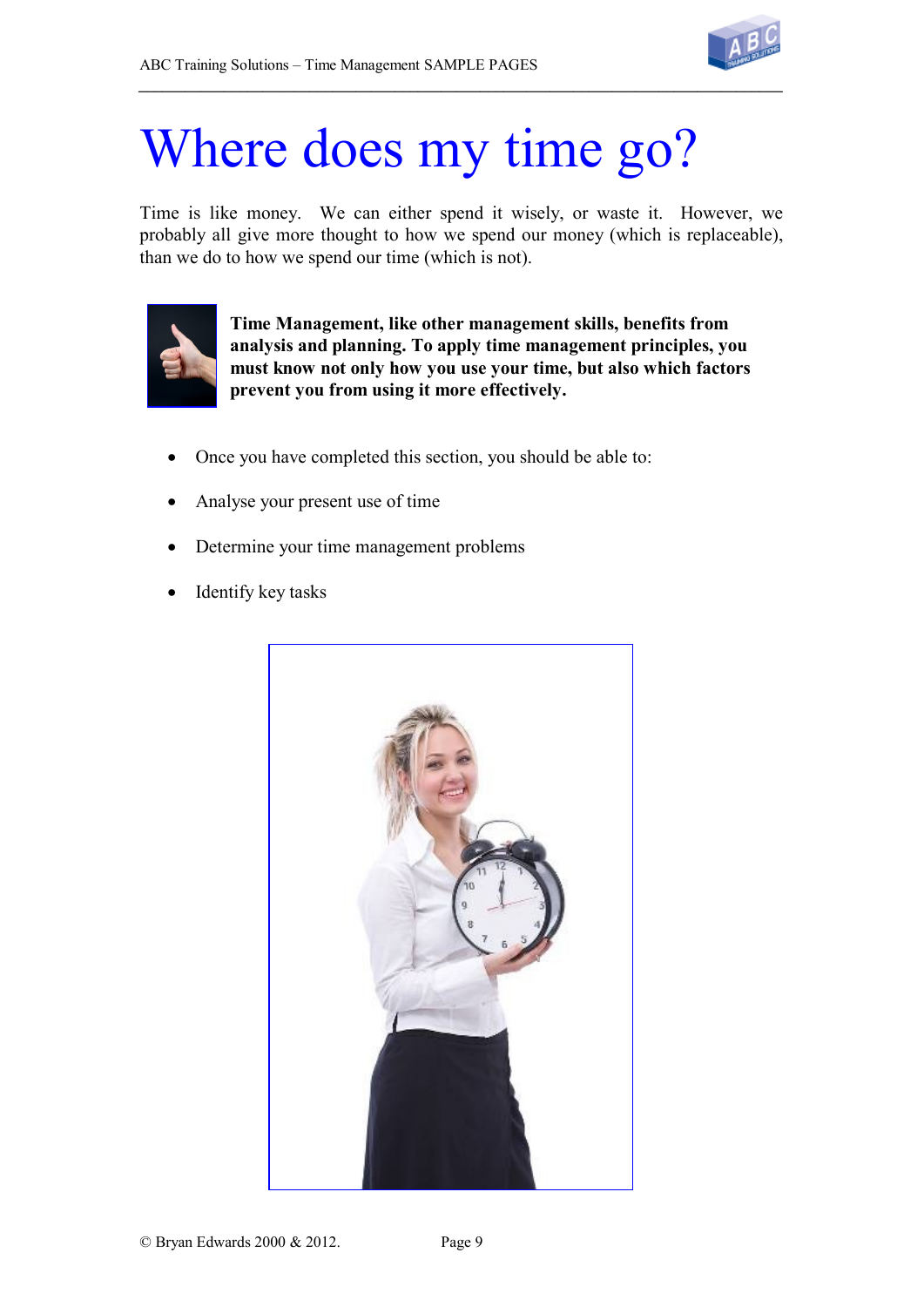

Do you feel that this gives a good picture of how you spend your working week? We appreciate that, because of the dynamic nature of a lot of industries, it is difficult to be totally accurate for things that are going to change from week to week. However, this exercise will help you identify areas where your time management skills may be found wanting.

Pull out your time management chart, and answer the following questions as fully as you can. Base your answers on the information recorded in your chart.

| <b>Activity 2</b>                                                   |  |  |  |  |
|---------------------------------------------------------------------|--|--|--|--|
| 1. Which tasks were completed on time and to the standard required? |  |  |  |  |
|                                                                     |  |  |  |  |
|                                                                     |  |  |  |  |
| 2. Which tasks did not get done?                                    |  |  |  |  |
|                                                                     |  |  |  |  |
|                                                                     |  |  |  |  |
| 3. Why were these tasks not done?                                   |  |  |  |  |
|                                                                     |  |  |  |  |
|                                                                     |  |  |  |  |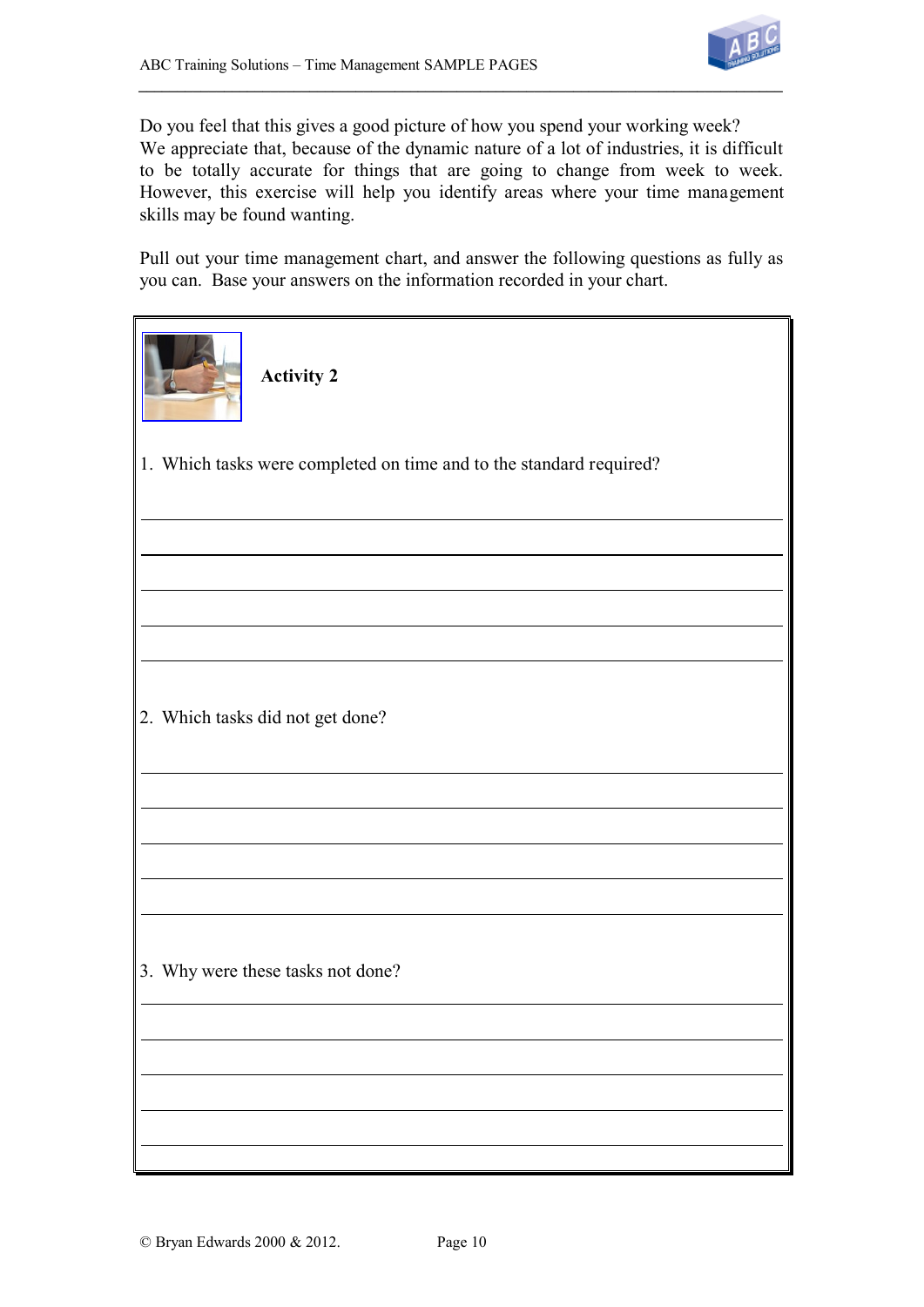

| <b>Activity 4</b>                                                                                                                                                        |  |  |
|--------------------------------------------------------------------------------------------------------------------------------------------------------------------------|--|--|
| Answer the following questions by placing a $\sqrt{ }$ for a yes answer and a X for a no<br>answer in the appropriate box. If you're not sure, just leave the box blank! |  |  |
| 1. Do you have responsibility for managing your own time?                                                                                                                |  |  |
| 2. Do you know the key tasks that your job involves?                                                                                                                     |  |  |
| 3. Do you carry out these key tasks on a day-to-day basis?                                                                                                               |  |  |
| 4. Do you finish one task at a time?                                                                                                                                     |  |  |
| 5. Do you classify your tasks in order of importance?                                                                                                                    |  |  |
| 6. Do you plan activities both in the long term and short term?                                                                                                          |  |  |
| 7. Do you have goals/targets to meet?                                                                                                                                    |  |  |
| 8. Do you usually meet them?                                                                                                                                             |  |  |
| 9. Do you regularly use any of the following?                                                                                                                            |  |  |
| Microsoft Outlook                                                                                                                                                        |  |  |
| Filofax, or equivalent                                                                                                                                                   |  |  |
| Diary                                                                                                                                                                    |  |  |
| A daily 'to do' list                                                                                                                                                     |  |  |
| A wall planner                                                                                                                                                           |  |  |
| Other planning aid                                                                                                                                                       |  |  |
| 10. Are you able to say <b>no</b> to an unreasonable request?                                                                                                            |  |  |
| 11. Do you delegate when you have an opportunity?                                                                                                                        |  |  |
| 12. Do you try and negotiate a deadline when time is tight?                                                                                                              |  |  |
| 13. Do you handle difficult or unpleasant tasks sooner, rather than later?                                                                                               |  |  |
| 14. Do you place realistic time scales on tasks?                                                                                                                         |  |  |
| 15. Do you leave space in the day for unforeseen problems?                                                                                                               |  |  |
| 16. Can you handle interruptions to your work quickly & efficiently?                                                                                                     |  |  |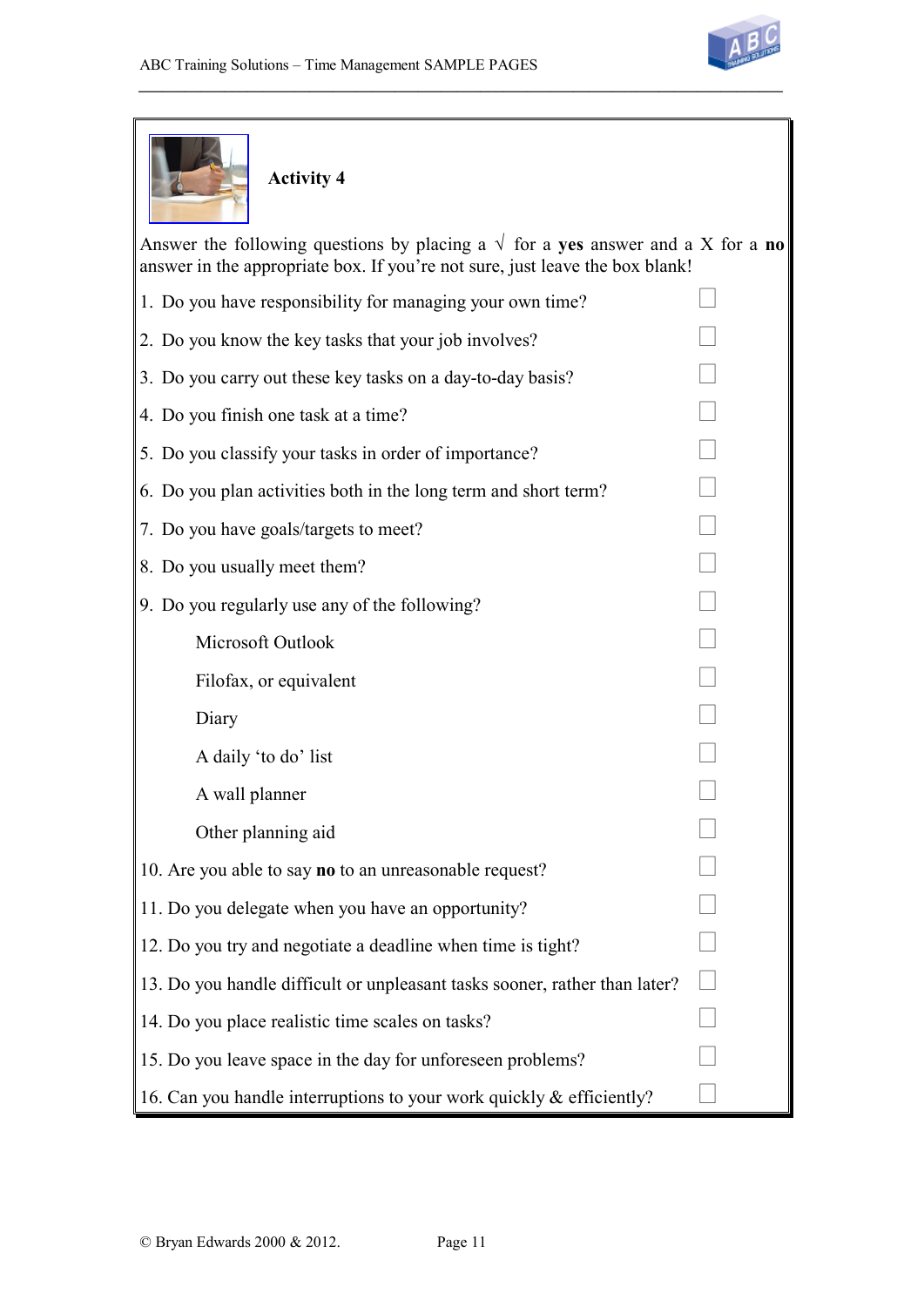

The irritating thing about a list of questions like this is the fact that sometimes there may be no clear-cut answers. There are questions here where you may have wanted to say 'sometimes', instead of giving a straightforward 'yes' or 'no'. On the whole though, the more  $\sqrt{ }$  answers you gave, the better you are at managing your time. All is not lost though, as your x answers simply highlight areas for improvement.

Answering **yes** to Question 1 is a good start. You have recognised that you do have control over the way in which you spend your time. Answering **no** to Question 1 could erect barriers to successful time management. You certainly can't control **all**  your own time, but there are certain things you can do to ensure you control **some** of it.

So what have you learnt so far? At this point, you should be able to determine some areas where you think that you have time management problems. Try this:

| <b>Activity 5</b>                                                                    |  |  |  |  |
|--------------------------------------------------------------------------------------|--|--|--|--|
| Take a look at your last four activities; from the information in these, choose four |  |  |  |  |
| areas of your time management that you would like to improve. Record these below:    |  |  |  |  |
|                                                                                      |  |  |  |  |
| 1                                                                                    |  |  |  |  |
|                                                                                      |  |  |  |  |
| $\overline{2}$                                                                       |  |  |  |  |
|                                                                                      |  |  |  |  |
|                                                                                      |  |  |  |  |
| 3                                                                                    |  |  |  |  |
|                                                                                      |  |  |  |  |
| $\overline{\mathcal{A}}$                                                             |  |  |  |  |
|                                                                                      |  |  |  |  |
|                                                                                      |  |  |  |  |
|                                                                                      |  |  |  |  |
|                                                                                      |  |  |  |  |

This activity should act as a reminder and a guide to you when you come to compile your action plan at the end of the course.

Obviously, improving your time management skills will not happen overnight, but you have already taken some very positive steps towards improvement. It will take time to adapt to your new skills and, as a starting point, the next page details three basic principles of time management, which should help.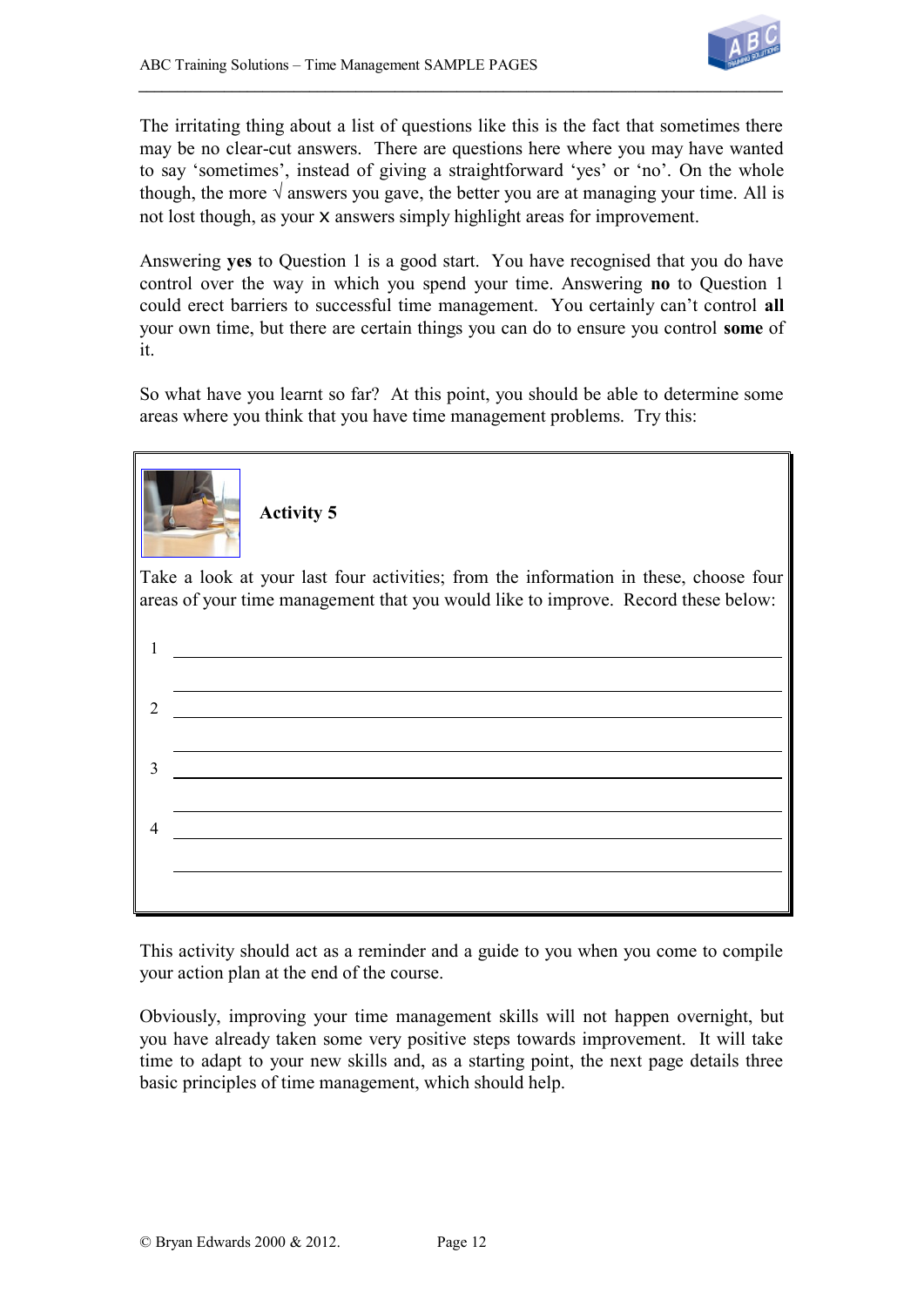



**The three principles of time management**

There are three general principles that you can adopt in order to make better use of your time. Each principle includes a question, which, if answered properly, will give you more control over **what** tasks you do, and **when** and **how** you do them.

### **The Principle of Direction**

*What do I have to achieve?*

The answer to this question will help you to:

 $\sqrt{k}$  Know your key tasks

 $\sqrt{\frac{1}{1}}$  Set priorities

 $\sqrt{}$  Identify RELEVANT activities

 $\sqrt{\frac{F}{\sqrt{\frac{F}{r}}}$  Focus all your energy in the right direction

### **The Principle of Necessity**

*How necessary is this activity?*

Your answer will help you:

Analyse each task you do

 $\sqrt{P}$  Postpone, perhaps eliminate activities which are unimportant

 $\sqrt{2}$  Concentrate on those activities relevant to your direction

### **The Principle of Efficiency**

*Am I doing this task in the best possible way?*

This will assist you to:

 $\sqrt{2}$  Examine the way you work

 $\sqrt{ }$  Devise new ways of doing things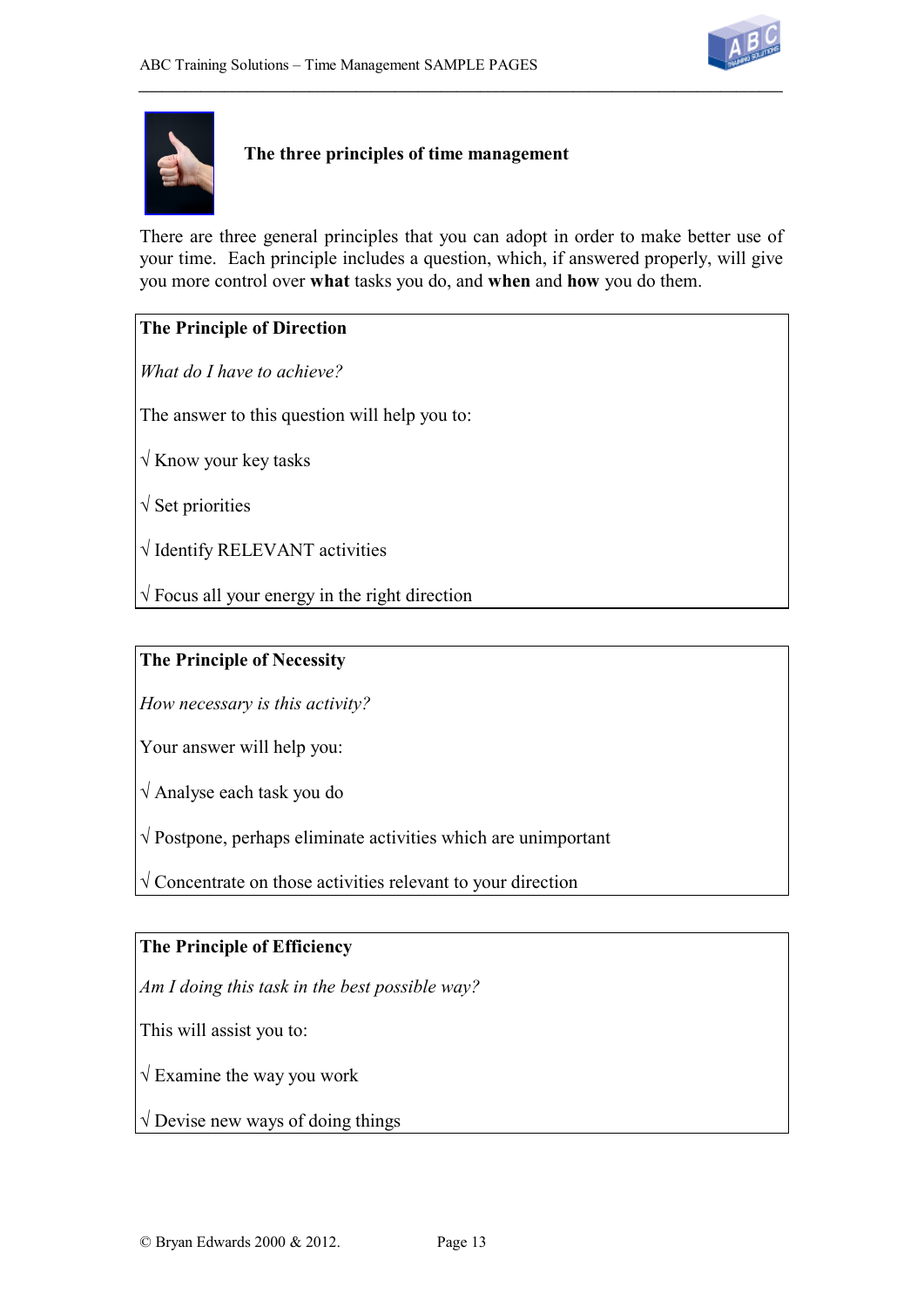



These questions are designed as a guide to tell you how you are progressing with the pack. You may want to discuss your answers with your line manager.

- 1. Explain the meaning of 'priority'.
- 2. What is the difference between 'urgent' and 'important'?
- 3. Which tasks are classified as 'A' High Priority?
- 4. Which tasks are classified as 'B' Medium Priority?
- 5. Which tasks are classified as 'C' Low Priority?
- 6. What should you do when priorities conflict?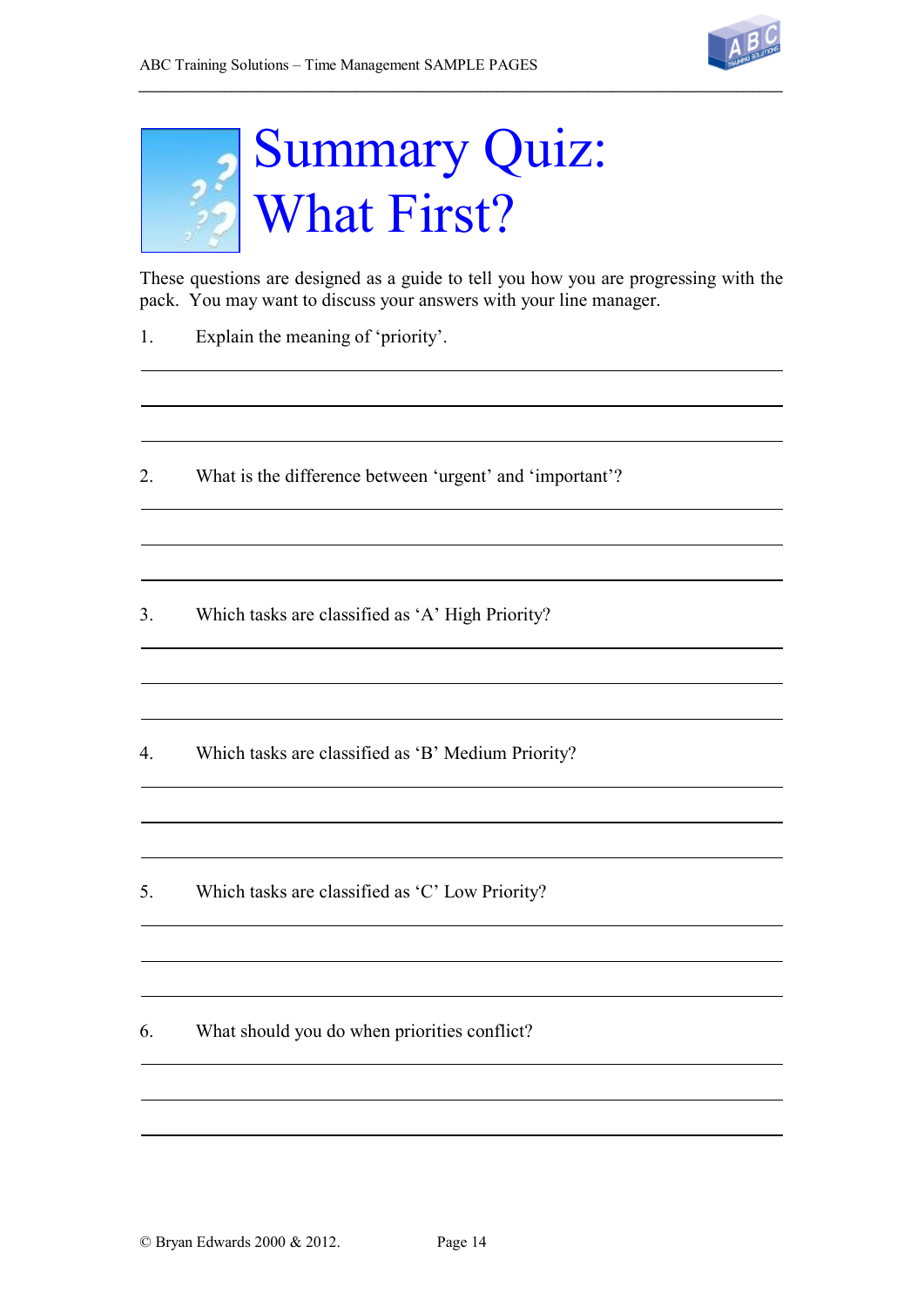

## Delegation – What's that?

Delegation is often referred to as an 'art'. It is most certainly a skill! If your job carries the authority to delegate tasks to others, it's a practice that you should be following.



**"If you want to be a truly effective manager you must learn to delegate"** 1992 Huppe F. 'Delegate: Multiply your Impact'

By the end of this section, you will be able to:

- Determine how well you delegate at present
- Understand the benefits of delegation
- Understand what to delegate...
- ...and What not to delegate
- Know whom to delegate to...
- ...and How to delegate

Some people delegate willingly, and are good at it. Others do so with reluctance, and some don't even do it at all. There are many reasons why people don't delegate but, before we examine these, we're going to take a look at how you view delegation.